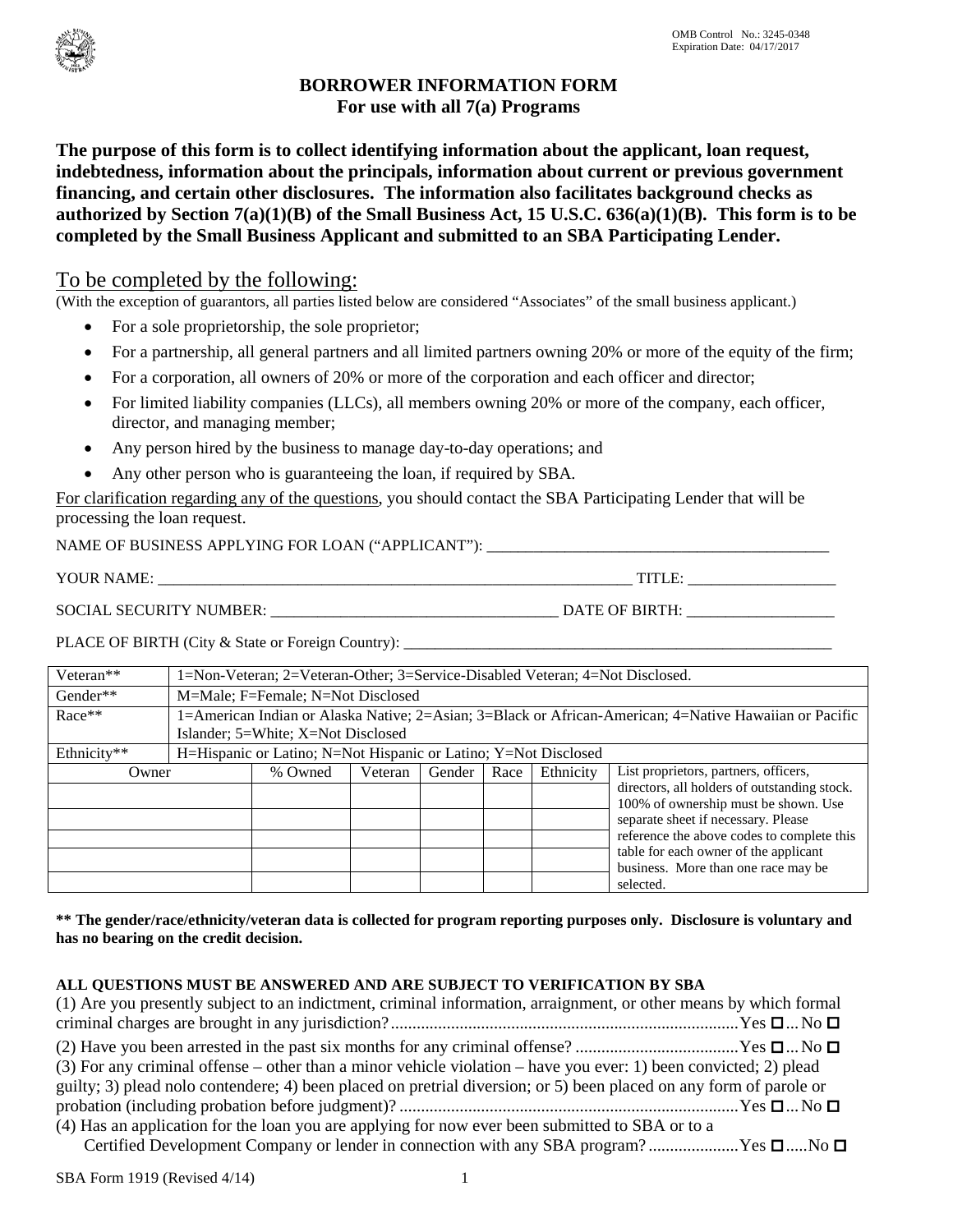- (5) Are you presently debarred, suspended, proposed for debarment, declared ineligible, or voluntarily excluded from participation in this transaction by any Federal department or agency? Yes  $\Box$ ... No  $\Box$
- (6) If you are at least a 50% or more owner of the applicant business, are you more than 60 days delinquent on any obligation to pay child support arising under an administrative order, court order, repayment agreement between the holder and a custodial parent, or repayment agreement between the holder and a state agency providing child support enforcement services? ...................Yes  $\square$ ...No  $\square$

**If "YES" to Question 1, the loan request is ineligible for SBA assistance. If there is a "YES" response to Question 2 or 3, you must complete SBA Form 912 and furnish details on a separate sheet, including dates, location, fines, sentences, whether misdemeanor or felony, dates of parole/probation, unpaid fines or penalties, name(s) under which charged, and any other pertinent information. If "YES" to Questions 2 or 3, the lender will be required to conduct a background check and make a character determination in accordance with the procedures described in SOP 50 10 5. If "YES" to Question 3 and you are currently on parole or probation (including probation before judgment), the loan request is ineligible for SBA assistance. If the charge resulting in a "YES" was a single misdemeanor that was subsequently dropped without prosecution, you must provide documentation from the appropriate court or prosecutor's office along with the completed Form 912.** 

**If "YES" to Questions 4, 5 or 6, this application may not be submitted to SBA under any delegated or expedited processing method, but must be submitted to the Standard 7(a) Loan Guaranty Processing Center (LGPC) for non-delegated processing. The only exception is an application that was declined under a 7(a) Small Loan due to the applicant's credit score may be submitted under SBA Express procedures. Note: This does not mean that your loan will be denied, only that your lender will need to use different SBA procedures to process the loan.**

| (8) Are any of your business' products or services exported or do you plan to begin exporting as a                                                                                                                                                                                                                                                                                                                                                                                                                                                                                                                                                                                                                                                                                                                                                                                                                                                                                                                                                                                                                                  |  |
|-------------------------------------------------------------------------------------------------------------------------------------------------------------------------------------------------------------------------------------------------------------------------------------------------------------------------------------------------------------------------------------------------------------------------------------------------------------------------------------------------------------------------------------------------------------------------------------------------------------------------------------------------------------------------------------------------------------------------------------------------------------------------------------------------------------------------------------------------------------------------------------------------------------------------------------------------------------------------------------------------------------------------------------------------------------------------------------------------------------------------------------|--|
| If ""Yes," provide the estimated total export sales this loan will support: \$                                                                                                                                                                                                                                                                                                                                                                                                                                                                                                                                                                                                                                                                                                                                                                                                                                                                                                                                                                                                                                                      |  |
|                                                                                                                                                                                                                                                                                                                                                                                                                                                                                                                                                                                                                                                                                                                                                                                                                                                                                                                                                                                                                                                                                                                                     |  |
|                                                                                                                                                                                                                                                                                                                                                                                                                                                                                                                                                                                                                                                                                                                                                                                                                                                                                                                                                                                                                                                                                                                                     |  |
| Affiliation exists when one individual or entity controls or has the power to control another or when a third<br>party or parties control or have the power to control both. SBA considers factors such as ownership,<br>management previous relationships with or ties to another entity, and contractual relationships when<br>determining whether affiliation exists. The complete definition of affiliation is found at 13 CFR 121.103. (See<br>also, 13 CFR 121.107 and 121.301.) An "Affiliate" includes, for example: (1) a parent company; (2)<br>subsidiaries and other companies that are owned or controlled by the Applicant; (3) companies in which an<br>officer, director, general partner, managing member or party owning 20% or more is also an officer, director,<br>general partner, managing member or 20% or greater owner of the Applicant; (4) companies or individuals with<br>unexercised options to own 50% or more of the Applicant's stock; and (5) companies that have entered into<br>agreements to merge with the Applicant.<br>If answered "yes," attach a listing of all Affiliates to this form. |  |
| (11) Have you, the Applicant, its Affiliates, or any business owned or controlled by you or any<br>Associate ever obtained a direct or guaranteed loan from SBA or any other Federal agency or<br>been a guarantor on such a loan? (This includes student loans and disaster loans.)  Yes $\square$ No $\square$<br>(a) If you answered "Yes" to Question 11, is any of the financing currently delinquent?Yes $\square$ No $\square$<br>(b) If you answered "Yes" to Question 11, did any of this financing ever default and cause a<br>(12) What is the existing number of employees currently employed by the business?                                                                                                                                                                                                                                                                                                                                                                                                                                                                                                          |  |
| (13) Number of jobs to be created as a result of the loan?<br>Number of jobs that will be retained as a<br>result of the loan that would have been lost otherwise?                                                                                                                                                                                                                                                                                                                                                                                                                                                                                                                                                                                                                                                                                                                                                                                                                                                                                                                                                                  |  |
| (14) Have you or the Applicant used (or intend to use) a packager, broker, accountant, lawyer, etc.to assist<br>in (a) preparing the loan application or any related materials and/or (b) referring the loan to the                                                                                                                                                                                                                                                                                                                                                                                                                                                                                                                                                                                                                                                                                                                                                                                                                                                                                                                 |  |
| If answer is "Yes," a SBA Form $159$ 7(a) will need to be completed by the Applicant and the lender.                                                                                                                                                                                                                                                                                                                                                                                                                                                                                                                                                                                                                                                                                                                                                                                                                                                                                                                                                                                                                                |  |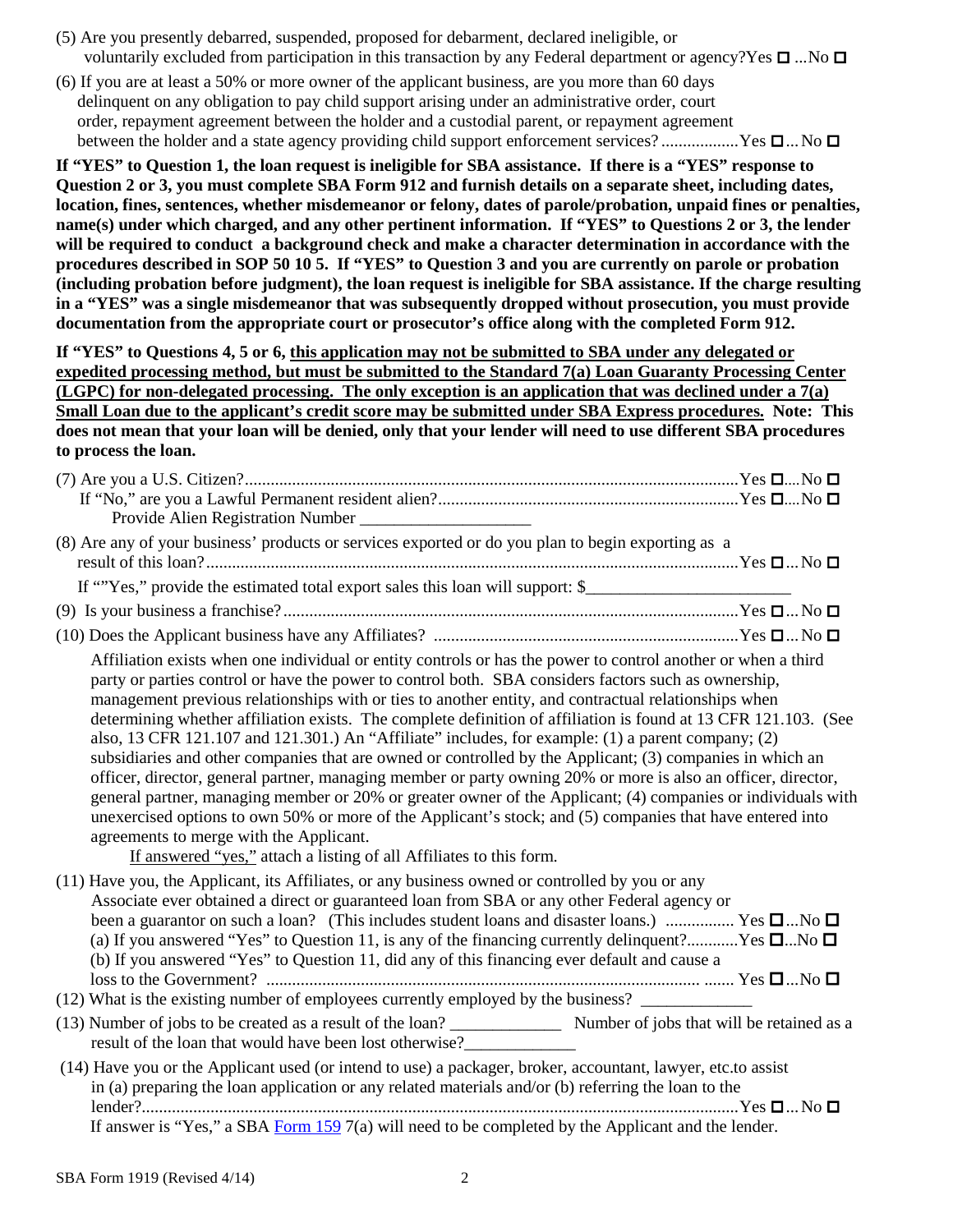| If answer is "Yes," a SBA Form 601 will need to be completed.                                                                                                                                                                                                                                                                                                                                                                                                                                                                                                               |
|-----------------------------------------------------------------------------------------------------------------------------------------------------------------------------------------------------------------------------------------------------------------------------------------------------------------------------------------------------------------------------------------------------------------------------------------------------------------------------------------------------------------------------------------------------------------------------|
| (16) Are any of the Applicant's revenues derived from gambling or from the sale of products or services, or the<br>presentation of any depiction, displays or live performances, of a prurient sexual nature?  Yes $\square$ No $\square$                                                                                                                                                                                                                                                                                                                                   |
| (17) Is the loan request for a Community Advantage Pilot Program loan?<br>Yes $\Box$ No $\Box$<br>If answer is "Yes," a SBA Form 2449, Community Advantage Addendum will need to be completed.                                                                                                                                                                                                                                                                                                                                                                              |
| SBA may not provide financial assistance to an applicant where there is any appearance of a conflict of interest with<br>an SBA or other governmental employee. If any of the questions below are answered "False", this application may<br>not be submitted under any delegated or expedited processing method, but must be submitted to the LGPC for non-<br>delegated processing. Note: This does not mean that your loan will be denied, only that your lender will need to use<br>different SBA procedures to process the loan.                                        |
| (18) No SBA employee, or the household member (see definition at * below) of an SBA employee, is a sole<br>proprietor, partner, officer, director, or stockholder with a 10 percent or more interest, of the Applicant. [13 CFR<br>105.2041<br>True False<br>(19) No former SBA employee, who has been separated from SBA for less than one year prior to the request for<br>financial assistance, is an employee, owner, partner, attorney, agent, owner of stock, officer, director, creditor or<br>debtor of the Applicant. [13 CFR 105.203]<br>True <sub>ll</sub> False |
| (20) No member of Congress, or an appointed official or employee of the legislative or judicial branch of the Federal<br>Government, is a sole proprietor, general partner, officer, director, or stockholder with a 10 percent or more<br>interest, or household member of such individual, of the Applicant.<br>True False<br>$[13 \text{ CFR } 105.301(c)]$                                                                                                                                                                                                              |
| (21) No Government employee having a grade of at least GS-13 or higher is a sole proprietor, general partner,<br>officer, director, or stockholder with a 10 percent or more interest, or a household member of such individual, of<br>the Applicant. $[13 \text{ CFR } 105.301(a)]$<br>True <sub>_____</sub> False_____                                                                                                                                                                                                                                                    |
| (22) No member or employee of a Small Business Advisory Council or a SCORE volunteer is a sole proprietor,                                                                                                                                                                                                                                                                                                                                                                                                                                                                  |

- general partner, officer, director, or stockholder with a 10 percent or more interest, or a household member of such individual, of the Applicant.  $[13 \text{ CFR } 105.302(a)]$
- \* A "**household member**" of an SBA employee includes: a) the spouse of the SBA employee; b) the minor children of said individual; and c) the blood relatives of the employee, and the blood relatives of the employee's spouse who reside in the same place of abode as the employee.[13 CFR 105.201(d)]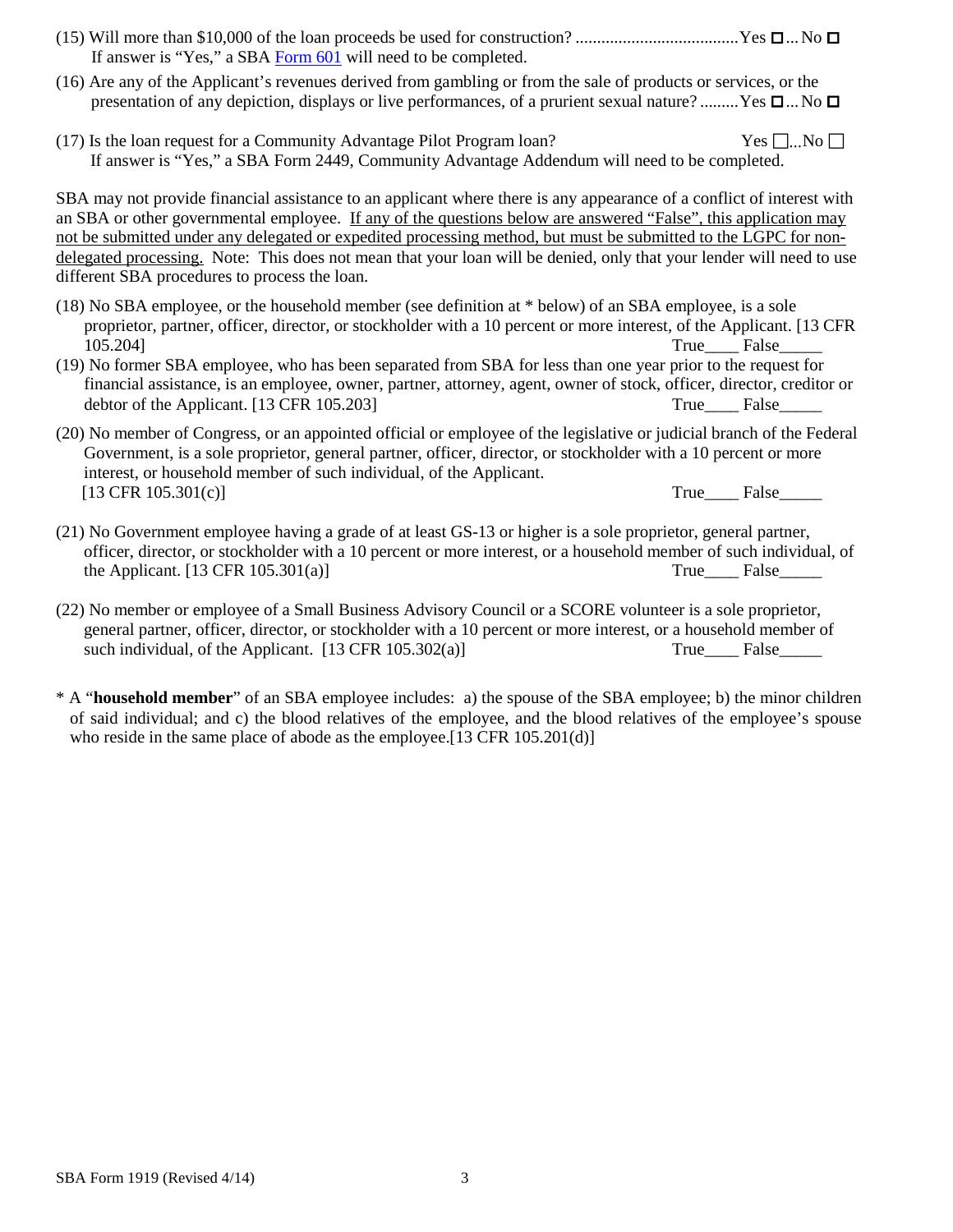## **Please read the following restrictions regarding use of federal financial assistance programs. If you understand them fully and agree to them, sign your name at the end of this document.**

SBA is required to withhold or limit financial assistance, to impose special conditions on approved loans, to provide special notices to applicants or borrowers and to require special reports and data from borrowers in order to comply with legislation passed by the Congress and Executive Orders issued by the President and by the provisions of various inter-agency agreements. SBA has issued regulations and procedures that implement these laws and executive orders. These are contained in Parts 112, 113, and 117 of Title 13 of the Code of Federal Regulations and in Standard Operating Procedures.

**Privacy Act (5 U.S.C. 552a) --** Any person can request to see or get copies of any personal information that SBA has in his or her file when that file is retrieved by individual identifiers such as name or social security numbers. Requests for information about another party may be denied unless SBA has the written permission of the individual to release the information to the requestor or unless the information is subject to disclosure under the Freedom of Information Act.

Under the provisions of the Privacy Act, you are not required to provide your social security number. Failure to provide your social security number may not affect any right, benefit or privilege to which you are entitled. Disclosures of name and other personal identifiers are, however, required for a benefit, as SBA requires an individual seeking assistance from SBA to provide it with sufficient information for it to make a character determination. In determining whether an individual is of good character, SBA considers the person's integrity, candor, and disposition toward criminal actions. Additionally, SBA is specifically authorized to verify your criminal history, or lack thereof, pursuant to section 7(a)(1)(B), 15 USC Section 636(a)(1)(B) of the Small Business Act ( the Act). Further, for all forms of assistance, SBA is authorized to make all investigations necessary to ensure that a person has not engaged in acts that violate or will violate the Act or the Small Business Investment Act, 15 USC Sections  $634(b)(11)$  and  $687(b)(a)$ , respectively. For these purposes, you are asked to voluntarily provide your social security number to assist SBA in making a character determination and to distinguish you from other individuals with the same or similar name or other personal identifier.

The Privacy Act authorizes SBA to make certain "routine uses" of information protected by that Act. One such routine use is the disclosure of information maintained in SBA's investigative files system of records when this information indicates a violation or potential violation of law, whether civil, criminal, or administrative in nature. Specifically, SBA may refer the information to the appropriate agency, whether Federal, State, local or foreign, charged with responsibility for, or otherwise involved in investigation, prosecution, enforcement or prevention of such violations. Another routine use is disclosure to other Federal agencies conducting background checks; only to the extent the information is relevant to the requesting agencies' function. See, 74 F.R. 14890 (2009), and as amended from time to time for additional background and other routine uses.

**Right to Financial Privacy Act of 1978 (12 U.S.C. 3401)** -- This is notice to you as required by the Right to Financial Privacy Act of 1978, of SBA's access rights to financial records held by financial institutions that are or have been doing business with you or your business, including any financial institutions participating in a loan or loan guaranty. The law provides that SBA shall have a right of access to your financial records in connection with its consideration or administration of assistance to you in the form of a Government guaranteed loan. SBA is required to provide a certificate of its compliance with the Act to a financial institution in connection with its first request for access to your financial records, after which no further certification is required for subsequent accesses. The law also provides that SBA's access rights continue for the term of any approved loan guaranty agreement. No further notice to you of SBA's access rights is required during the term of any such agreement. The law also authorizes SBA to transfer to another Government authority any financial records included in an application for a loan, or concerning an approved loan or loan guarantee, as necessary to process, service or foreclose on a loan guaranty or collect on a defaulted loan guaranty.

**Freedom of Information Act (5 U.S.C. 552)** -- This law provides, with some exceptions, that SBA must supply information reflected in agency files and records to a person requesting it. Information about approved loans that will be automatically released includes, among other things, statistics on our loan programs (individual borrowers are not identified in the statistics) and other information such as the names of the borrowers (and their officers, directors, stockholders or partners), the collateral pledged to secure the loan, the amount of the loan, its purpose in general terms and the maturity. Proprietary data on a borrower would not routinely be made available to third parties. All requests under this Act are to be addressed to the nearest SBA office and be identified as a Freedom of Information request.

**Flood Disaster Protection Act (42 U.S.C. 4011)** -- Regulations have been issued by the Federal Insurance Administration (FIA) and by SBA implementing this Act and its amendments. These regulations prohibit SBA from making certain loans in an FIA designated floodplain unless Federal Flood insurance is purchased as a condition of the loan. Failure to maintain the required level of flood insurance makes the applicant ineligible for any financial assistance from SBA, including disaster assistance.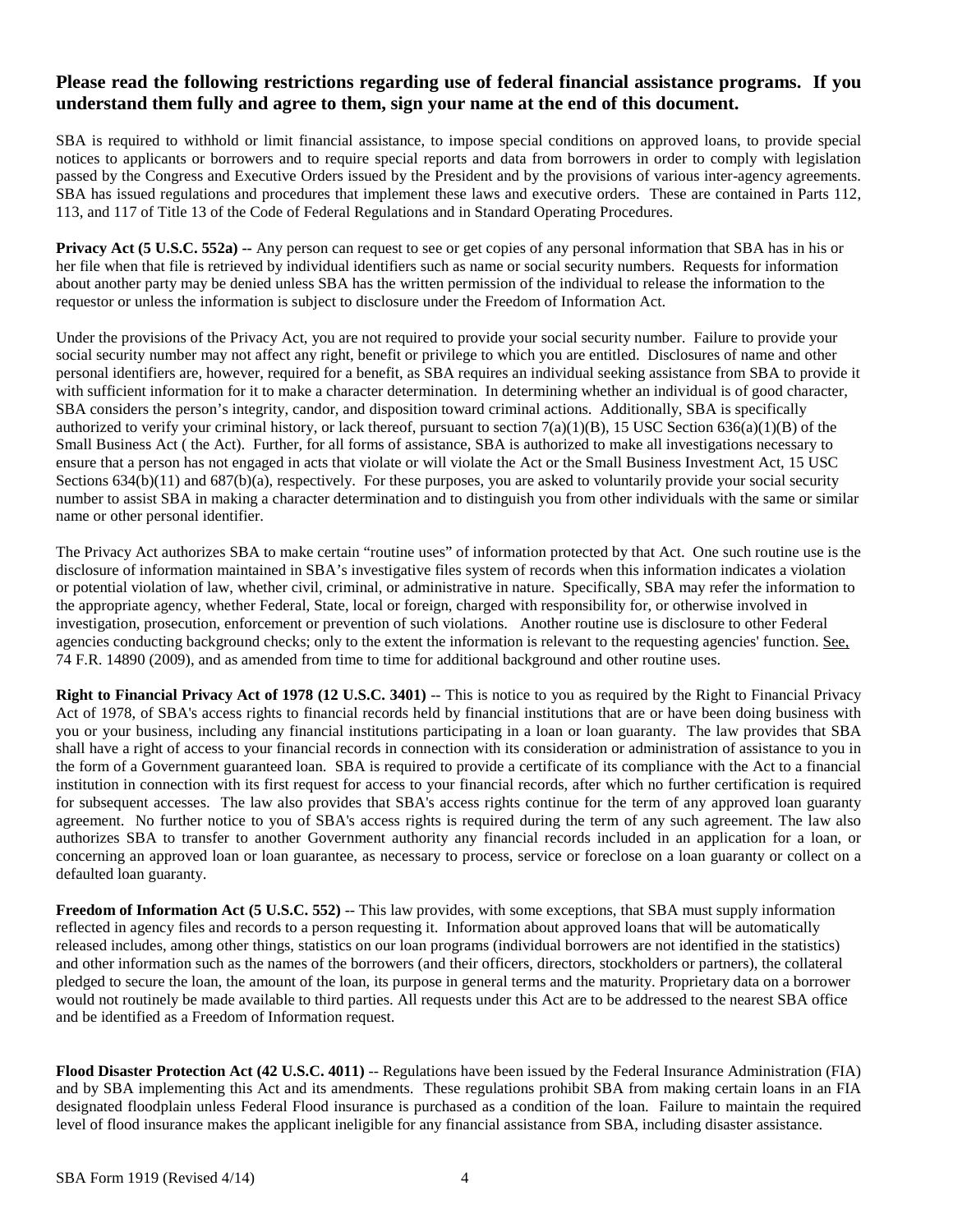**Executive Orders -- Floodplain Management and Wetland Protection (42 F.R. 26951 and 42 F.R. 26961)** -- SBA discourages settlement in or development of a floodplain or a wetland. This statement is to notify all SBA loan applicants that such actions are hazardous to both life and property and should be avoided. The additional cost of flood preventive construction must be considered in addition to the possible loss of all assets and investments due to a future flood.

**Occupational Safety and Health Act (15 U.S.C. 651 et seq.) -- This legislation authorizes the Occupational Safety and Health** Administration in the Department of Labor to require businesses to modify facilities and procedures to protect employees or pay penalty fees. Businesses can be forced to cease operations or be prevented from starting operations in a new facility. Therefore, SBA may require additional information from an applicant to determine whether the business will be in compliance with OSHA regulations and allowed to operate its facility after the loan is approved and disbursed. Signing this form as an applicant is certification that the OSHA requirements that apply to the applicant business have been determined and that the applicant, to the best of its knowledge, is in compliance. Furthermore, applicant certifies that it will remain in compliance during the life of the loan.

**Civil Rights Legislation (13 C.F.R. 112, 113, 117)** -- All businesses receiving SBA financial assistance must agree not to discriminate in any business practice, including employment practices and services to the public on the basis of categories cited in 13 C.F.R., Parts 112, 113, and 117 of SBA Regulations. This includes making their goods and services available to handicapped clients or customers. All business borrowers will be required to display the "Equal Employment Opportunity Poster" prescribed by SBA.

**Equal Credit Opportunity Act (15 U.S.C. 1691)** -- The Federal Equal Credit Opportunity Act prohibits creditors from discriminating against credit applicants on the basis of race, color, religion, national origin, sex, marital status or age (provided the applicant has the capacity to enter into a binding contract); because all or part of the applicant's income derives from any public assistance program, or because the applicant has in good faith exercised any right under the Consumer Credit Protection Act.

**Executive Order 11738 -- Environmental Protection (38 F.R. 251621)** -- The Executive Order charges SBA with administering its loan programs in a manner that will result in effective enforcement of the Clean Air Act, the Federal Water Pollution Act and other environment protection legislation.

**Debt Collection Act of 1982, Deficit Reduction Act of 1984 (31 U.S.C. 3701 et seq. and other titles)** -- These laws require SBA to collect aggressively any loan payments which become delinquent. SBA must obtain your taxpayer identification number when you apply for a loan. If you receive a loan, and do not make payments as they come due, SBA may take one or more of the following actions: (1) report the status of your loan(s) to credit bureaus, (2) hire a collection agency to collect your loan, (3) offset your income tax refund or other amounts due to you from the Federal Government, (4) suspend or debar you or your company from doing business with the Federal Government, (5) refer your loan to the Department of Justice or other attorneys for litigation, or (6) foreclose on collateral or take other action permitted in the loan instruments.

**Immigration Reform and Control Act of 1986 (Pub. L. 99-603)** -- If you are an alien who was in this country illegally since before January 1, 1982, you may have been granted lawful temporary resident status by the United States Immigration and Naturalization Service pursuant to the Immigration Reform and Control Act of 1986. For five years from the date you are granted such status, you are not eligible for financial assistance from the SBA in the form of a loan guaranty under Section 7(a) of the Small Business Act unless you are disabled or a Cuban or Haitian entrant. When you sign this document, you are making the certification that the Immigration Reform and Control Act of 1986 does not apply to you, or if it does apply, more than five years have elapsed since you have been granted lawful temporary resident status pursuant to such 1986 legislation.

#### **Lead-Based Paint Poisoning Prevention Act (42 U.S.C. 4821 et seq.)**

Borrowers using SBA funds for the construction or rehabilitation of a residential structure are prohibited from using lead-based paint (as defined in SBA regulations) on all interior surfaces, whether accessible or not, and exterior surfaces, such as stairs, decks, porches, railings, windows and doors, which are readily accessible to children under 7 years of age. A "residential structure" is any home, apartment, hotel, motel, orphanage, boarding school, dormitory, day care center, extended care facility, college or other school housing, hospital, group practice or community facility and all other residential or institutional structures where persons reside.

**Executive Order 12549, Debarment and Suspension (13 C.F.R. 145)** -- The prospective lower tier participant certifies, by submission of this loan application, that neither it nor its principals are presently debarred, suspended, proposed for debarment, declared ineligible, or voluntarily excluded from participation in this transaction by any Federal department or agency. Where the prospective lower tier participant is unable to certify to any of the statements in this certification, such prospective participants shall attach an explanation to the loan application.